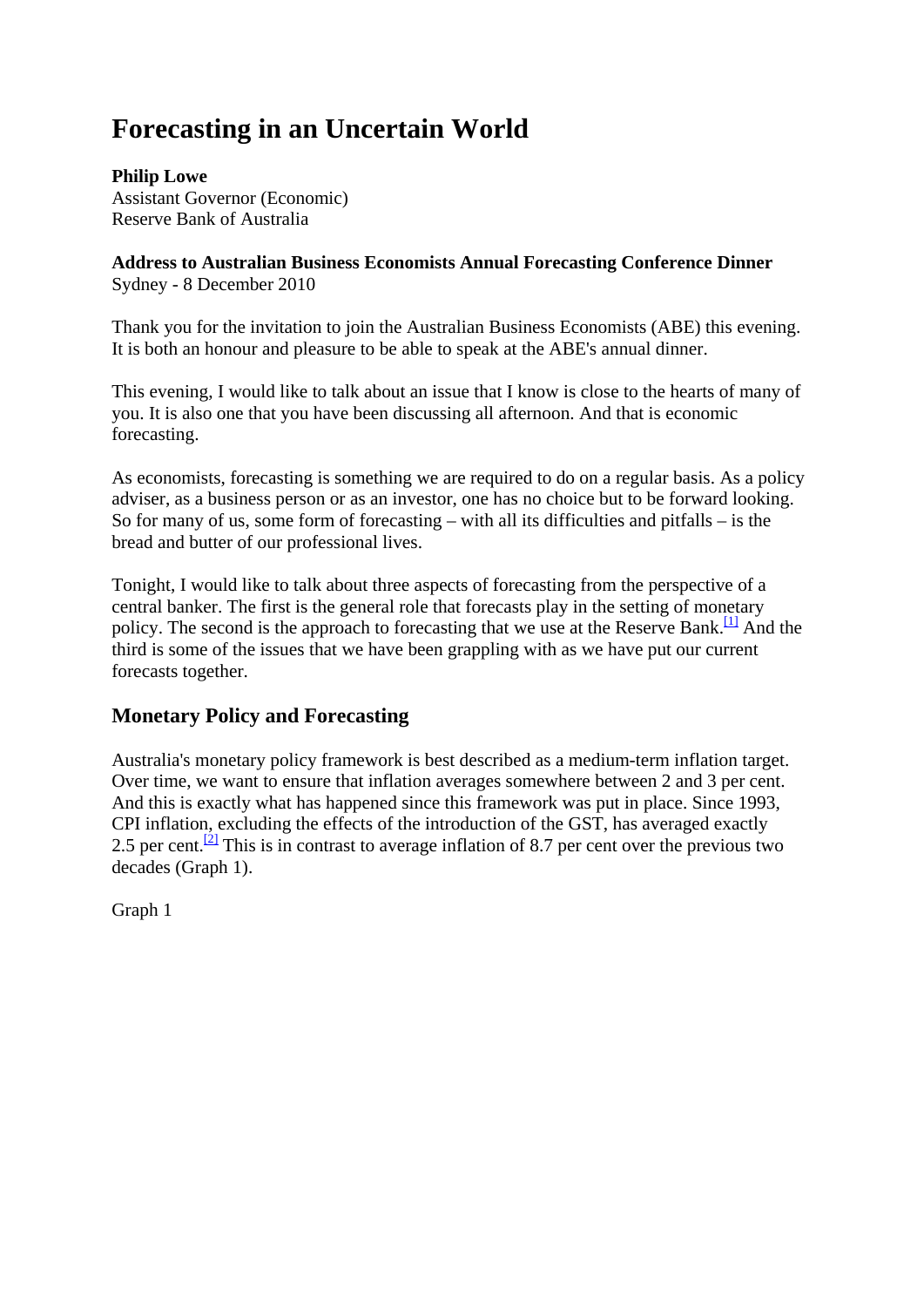

An important feature of inflation-targeting frameworks is that they are forward looking. We know that it takes time for changes in monetary policy to have their full effect on the economy, just as it takes time for changes in other variables – like the terms of trade or government spending – to have their full effects. This means that if we are to achieve our medium-term objective, and to avoid unnecessary swings in the economy, we need to be thinking about what might happen in the future.

When inflation-targeting regimes were first established around the world, many observers characterised the appropriate policy rule as setting the policy rate so that the inflation forecast was at the midpoint of the target band at some specific horizon, say two years. It was also often argued that for reasons of enhancing credibility, there should be some form of 'penalty' on the central bank if inflation moved outside the target band; in effect, the edges of the band should be viewed as an 'electric fence', to be avoided if at all possible.

This form of inflation targeting, however, never seemed particularly attractive to the RBA. While we are committed to ensuring that inflation outcomes are consistent with the mediumterm target, we have not felt the need to set the cash rate so that our inflation forecast at a specific horizon was exactly 2½ per cent. Nor have we felt that the edges of the target are like an electric fence. We have, from the outset, had a more flexible approach than this. Since the current framework was adopted, our two-year-ahead inflation forecast has on occasions been below 2 per cent, and on other occasions it has been above 3 per cent.<sup>[3]</sup> And in terms of actual outcomes, year-ended CPI inflation has been outside the 2 to 3 per cent range a bit more often than it has been within the range.

This more flexible approach has two advantages. The first is that, in the event that inflation turns out to be unexpectedly too high or too low, the central bank has some flexibility about the pace at which inflation is returned to the target range. Provided the central bank's commitment to medium-term price stability is credible, this flexibility can deliver better outcomes for the real economy.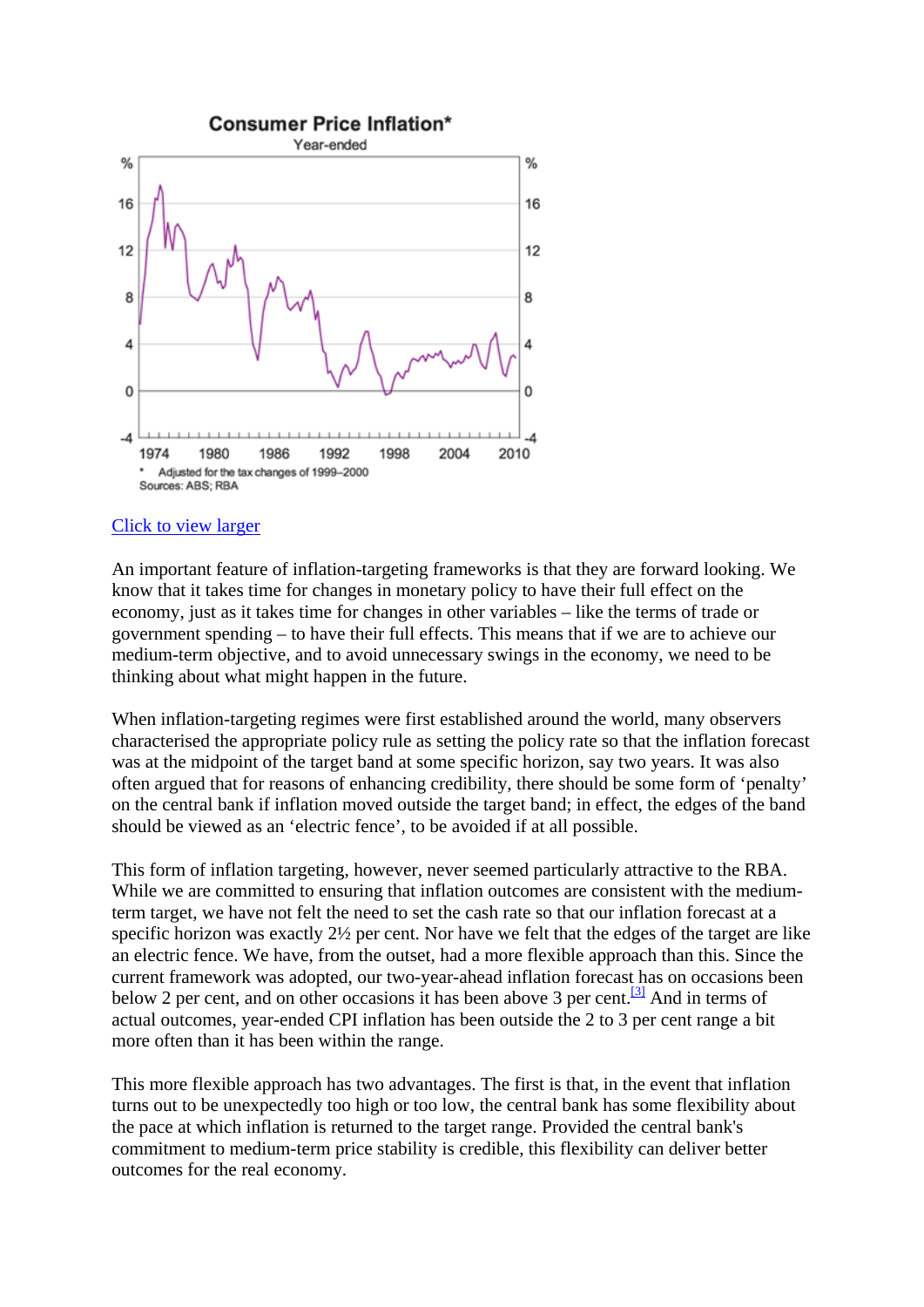The second advantage is that this flexibility provides greater scope to take into account not just the central forecast, but also the medium-term risks around that forecast.

Let me try and make this a little more concrete by asking you to think about an economy that experiences a positive supply shock, say an improvement in productivity or lower world prices for the goods that it imports. Normally, this type of shock would be expected to boost economic growth, increase asset returns and lower inflation, at least for a time.

What then is the right monetary policy in this economy? In a world in which the setting of policy is determined solely by the two-year-ahead inflation forecast, the answer may well be to lower interest rates. If inflation is forecast to be below the target midpoint in two years time, lower interest rates, at least for a while, would help get inflation closer to target.

But would lower interest rates be the best response? To answer this I would need to tell you some more parts of the story. If asset prices were rising very quickly, investors were exuberant, and the financial sector was making credit liberally available, then lowering interest rates simply to hit the inflation target at one specific point in the future may not be the best response. Experience has taught us that low interest rates at a time of rapid increases in leverage and asset prices can pose significant medium-term risks to the outlook for the economy and for inflation. Ignoring these risks, and making leverage cheaper by lowering interest rates, simply to ensure that the short-term inflation forecast was at the target, is unlikely to be the best policy.

The general point here is that while the central forecast for inflation itself will often provide a good guide for policy, this will not always be the case. On some occasions, the medium-term risks are just as important.

It is sometimes argued that the way to deal with these risks is to simply extend the forecast horizon to say three years. So, instead of setting the interest rate so that the two-year forecast is at the midpoint of target, set it so the three-year forecast is at the midpoint of the target. The idea of thinking about what might happen beyond just the next two years makes a lot of sense, but the mechanical response of just extending the forecast horizon is probably not the best approach. The further out one goes, the less certain one can be about the future. It is hard enough to make judgements about the risks that the economy faces, let alone forecasting exactly when those risks might actually materialise. This makes it very difficult to incorporate the future realisation of risks into central forecasts. While we might have a reasonable degree of confidence that some particular risk will materialise at some point, predicting that point is extremely hard. In my own view then, this means that just simply extending the forecast horizon for the point forecast of inflation is an unsatisfactory way of dealing with risk.

The better approach is to have a flexible inflation target that effectively anchors medium-term inflation expectations, but provides the scope to take into account the various risks that arise in the complicated world in which we live. This means that we need to be thinking about the whole distribution of possible outcome, both in the short-term and medium-term, and not just the point forecasts over the next one or two years. Under this approach, at times, the two-year inflation forecast will be away from the midpoint of the target band. The flexibility embedded in this approach obviously needs to be exercised with care, and relatively rarely, but good policy means that, in some circumstances, it does need to be utilised.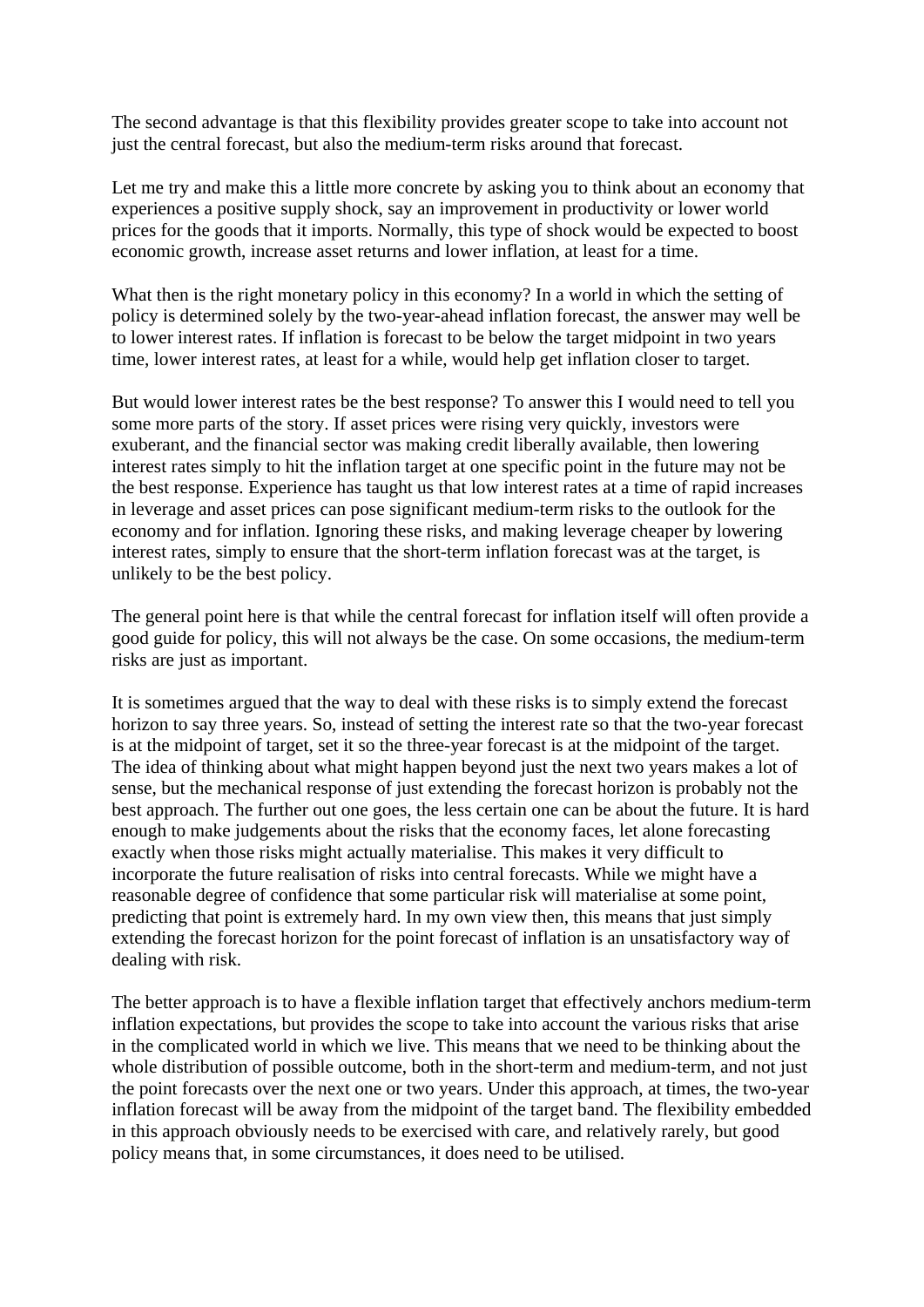In setting policy from month to month, the RBA Board spends a lot of time discussing the likely evolution of inflation and output and the risks facing the economy. In late 2008, when the outlook took a turn for the worse and the downside risks increased, the Board lowered the cash rate quickly and in large steps, despite inflation at the time being above the target band. Then, in late 2009 and early 2010 when the outlook had brightened, the cash rate was increased, with lending rates returning to around normal levels. And just last month, the Board again increased the cash rate, with the result that monetary policy is now judged to be slightly on the restrictive side.

This latest decision was taken not because the economy is currently growing too quickly or that inflation is currently too high. Clearly, neither is the case. Rather, it was made on the basis of the outlook for output and inflation. With the economy currently operating with relatively limited spare capacity at a time when a substantial lift in investment is expected, it was judged that inflation was more likely to rise than fall over the next few years. Given this, the Board judged that it prudent to make an early and modest adjustment to the cash rate. In doing so, the Board has sought to reduce the probability of inflation rising to uncomfortably high levels and thus requiring a more substantial increase in interest rates later on.

Before I turn to the forecasting process itself, it is important to emphasise that the Board's decisions are not driven in a mechanical fashion by the forecasts. Both the Bank staff and the Board are very conscious of the limitations of numerical forecasts. Predicting exactly which quarter inflation is likely to increase, and at what pace, is inherently difficult. What is often more useful is the analysis and storyline that support the numerical forecasts. It is this analysis, rather than exact numbers, that is rightly the main focus of our internal discussions and our communication with the public.

# **Forecasting at the Reserve Bank**

I would now like to turn to the actual forecasting process at the RBA.

As many of you know, we publish a table that sets out our forecasts of inflation and growth each quarter in the *Statement on Monetary Policy*. We also discuss the broad analysis underlying these forecasts and the main risks. Consistent with our general approach, we do this in words, rather than using fan charts showing statistical bands of uncertainty as has become popular in some other countries.

The forecasts that are published in the *Statement on Monetary Policy* are discussed at the Board meeting three days earlier and are developed through a series of internal meetings over the preceding month. Outside of this quarterly cycle, the forecasts are kept under review by the staff.

The actual forecasting process has three key elements. The first is the day-to-day assessment of trends in the economy. The second is the use of formal econometric models. And the third is the information that we obtain from our business liaison program. I would like to touch on each of these.

The obvious starting point is to understand what is currently happening in the economy and the financial system and what that means for the future. In our Economic Analysis Department there are around 50 economists continually monitoring the pulse of the domestic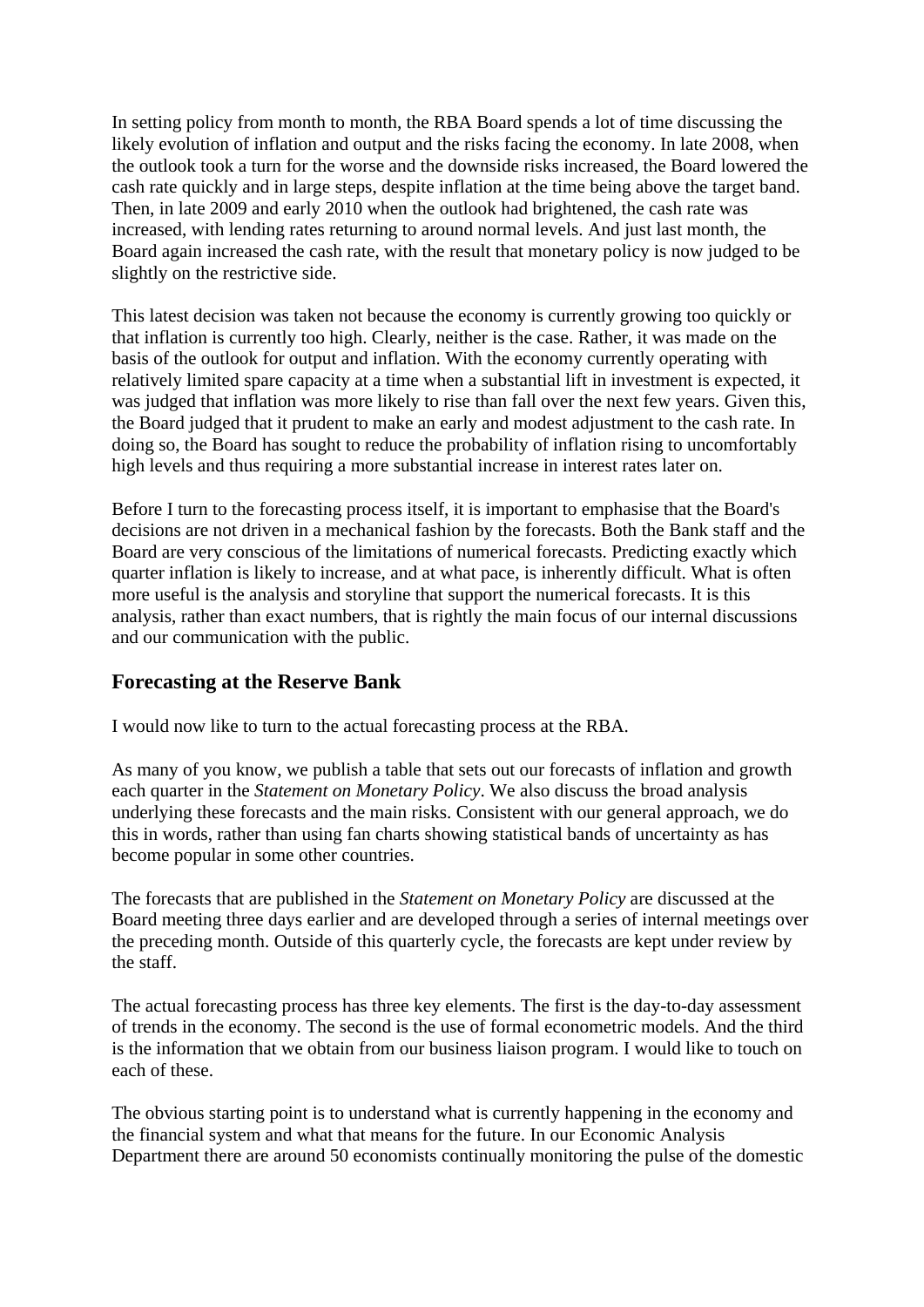and global economies. Elsewhere in the Bank, staff are analysing developments in the financial system and financial markets.

Inevitably the data that we look at are subject to measurement error and they are often conflicting. This means that much of our time is spent discussing the data and what they tell us about recent trends, as well as the future. Judgement is obviously critical here, with the strong collective memory of the Bank staff playing an important role. The judgments that are reached are also anchored by some underlying economic relationships and concepts. As we prepare our forecasts, we are constantly asking ourselves questions such as: how much spare capacity does the economy have; what constitutes full employment; what is the neutral real interest rate; what is the potential growth rate of the economy; what is the state of privatesector balance sheets; and how well anchored are inflation expectations. I know many of you ask the same questions.

In most cases it is not possible to come up with definitive answers to these questions, and the Bank certainly does not have doctrinaire views. What we do is continually confront our conditional assessments with the ongoing flow of economic data. When things turn out differently to what we expect, we study the outcomes very closely to see what we can learn. This process of continual testing, learning and re-testing is at the core of our forecasting process.

The second element of our forecasting is the use of a suite of forecasting models. This suite includes simple, single-equation models, multi-dimensional vector autoregressive models, and an estimated structural Dynamic Stochastic General Equilibrium (DSGE) model. We use this suite, rather than just a single model, because of the considerable uncertainties in the modelling process. Most of the time, we look for the central tendency of the various models and use them to inform the more judgemental process that I just discussed. The models are also used in the development of various scenarios.

The third part of the forecasting process is our liaison with business. Each month the RBA staff across the country conduct around a hundred meetings with businesses and agencies in an effort to better understand what is happening right now and what is likely to happen in the future. Over recent years, a couple of examples stand out where this liaison has been particularly important. One was in helping us understand the implications of the much tighter credit conditions in 2008 and 2009. And the other has been helping us understand the scale and the timing of the pick-up in investment in the resources sector. In both cases, our liaison provided us with valuable information that was not available elsewhere and had a significant role in shaping our forecasts.

So that in a nutshell is how we go about forecasting. It is a combination of judgement, formal models and liaison. And, as I said a few minutes ago, it is as much about the underlying analysis and storyline as it is about a particular set of numbers.

# **A Higher Capital Stock**

I would now like to discuss a couple of practical considerations that we have been thinking about as we have put our forecasts together over recent times.

The first of these is the implications of a significant increase in Australia's stock of physical capital.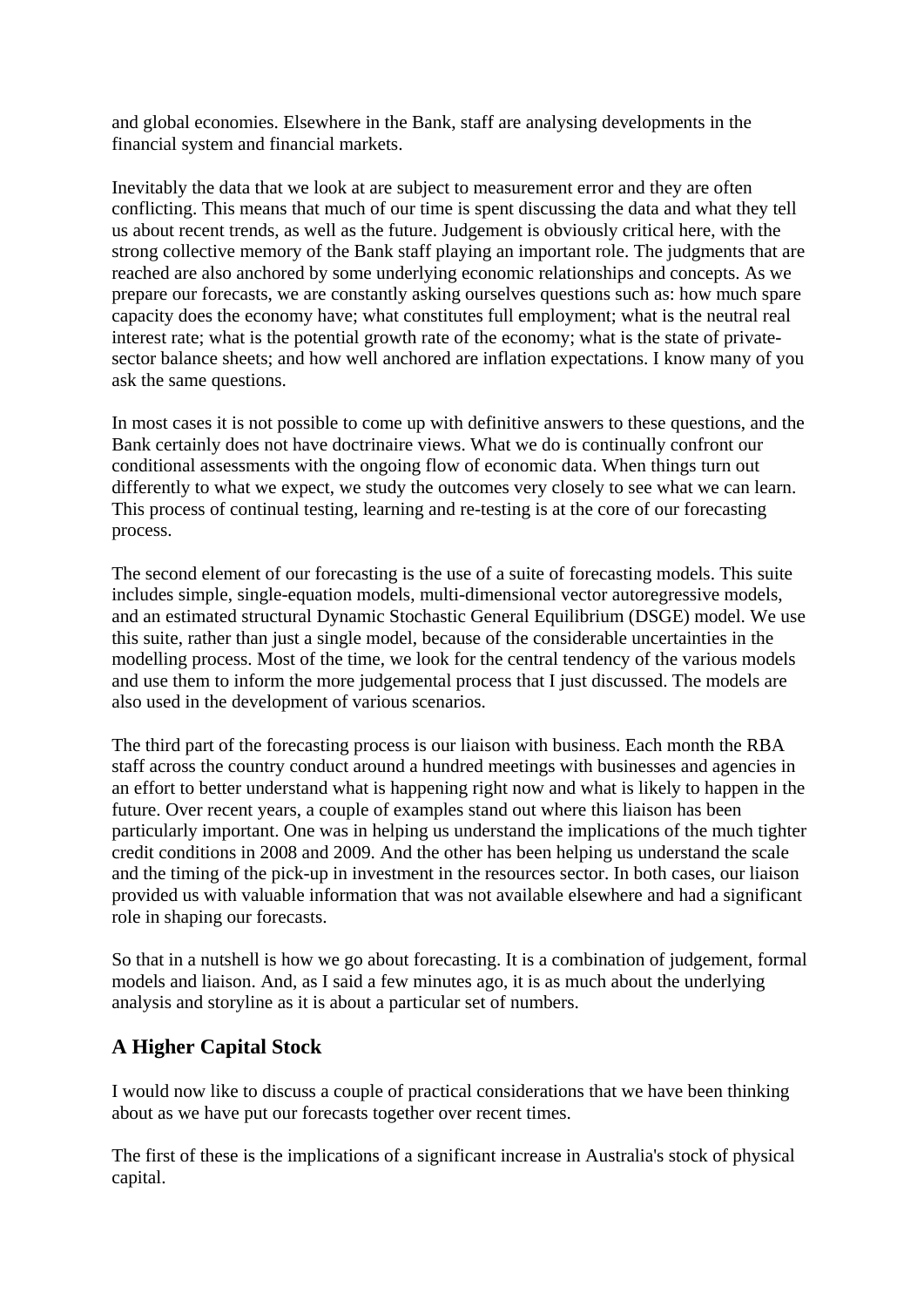As the Governor spoke about at length last week, Australia is experiencing a perhaps once-ina-century boom in the terms of trade, largely reflecting the urbanisation and industrialisation of Asia. This boom has increased the *average* return on physical capital in Australia, although clearly there is significant variation across sectors, with the return on capital in some sectors having declined.

The increase in the average return on capital means that it is plausible to argue that the optimal capital stock in Australia has increased, perhaps significantly so. Not surprisingly then, the ratio of business investment to GDP has been high over the past five years, and it is expected to remain high over the next few years. Since 2005, Australia's capital stock (excluding dwellings) is estimated to have increased at an average annual rate of around 5½ per cent. This is up by 2 percentage points from the average rate of increase over the previous quarter of a century (Graph 2).



Graph 2

### Click to view larger

One implication of this pick-up in investment is a pick-up in growth in the economy's overall capital-labour ratio. Again, over the 25 years to 2005, this ratio increased at an average annual rate of around 1¾ per cent. In contrast, over the past five years, it has increased at twice this pace, and this faster rate of increase is also likely to continue for a while yet (Graph 3). In effect, we are becoming a more capital-intensive economy, with movements in world prices leading to a significant expansion of the resources sector, which is one of the most capital-intensive sectors of the economy.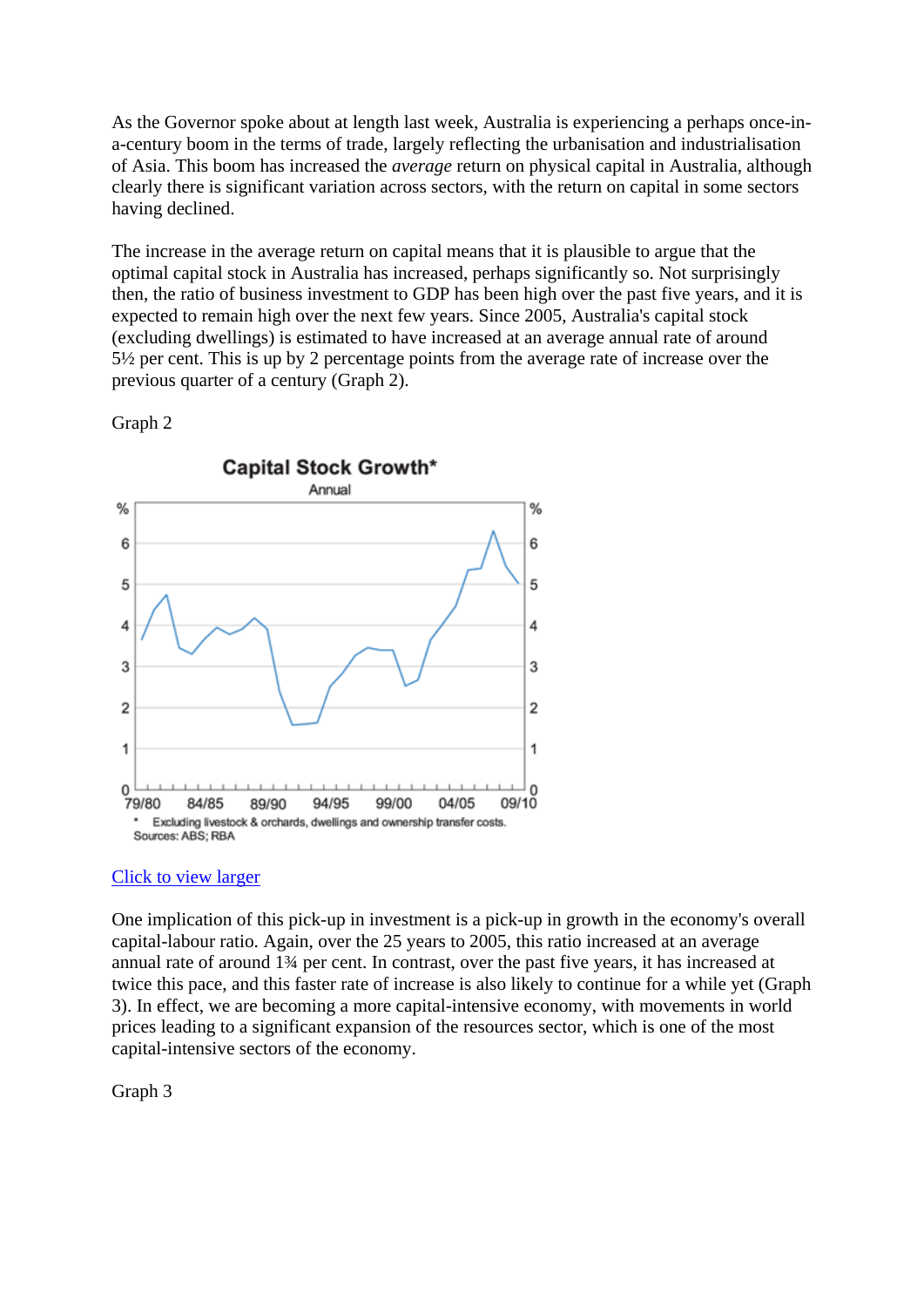

From a forecasting perspective, this raises a host of interesting questions. I want to touch on just three of them.

The first question is the implication for the growth rate of potential output. If everything else were constant, faster growth in the capital stock should lead to faster growth in potential output. If we use a simple production function, for example, and hold everything else constant, the 2 percentage point increase in the growth rate of the capital stock (excluding dwellings) that we have seen would lift potential growth by ½ percentage point or possibly a bit more.

But of course, everything else is not constant. In particular, total factor productivity growth has slowed significantly over the past decade. Indeed, according to the national accounts, almost all the growth in output since the early 2000s has been accounted for by growth in labour and capital inputs, rather than by improving the way we use that labour and capital (Graph 4).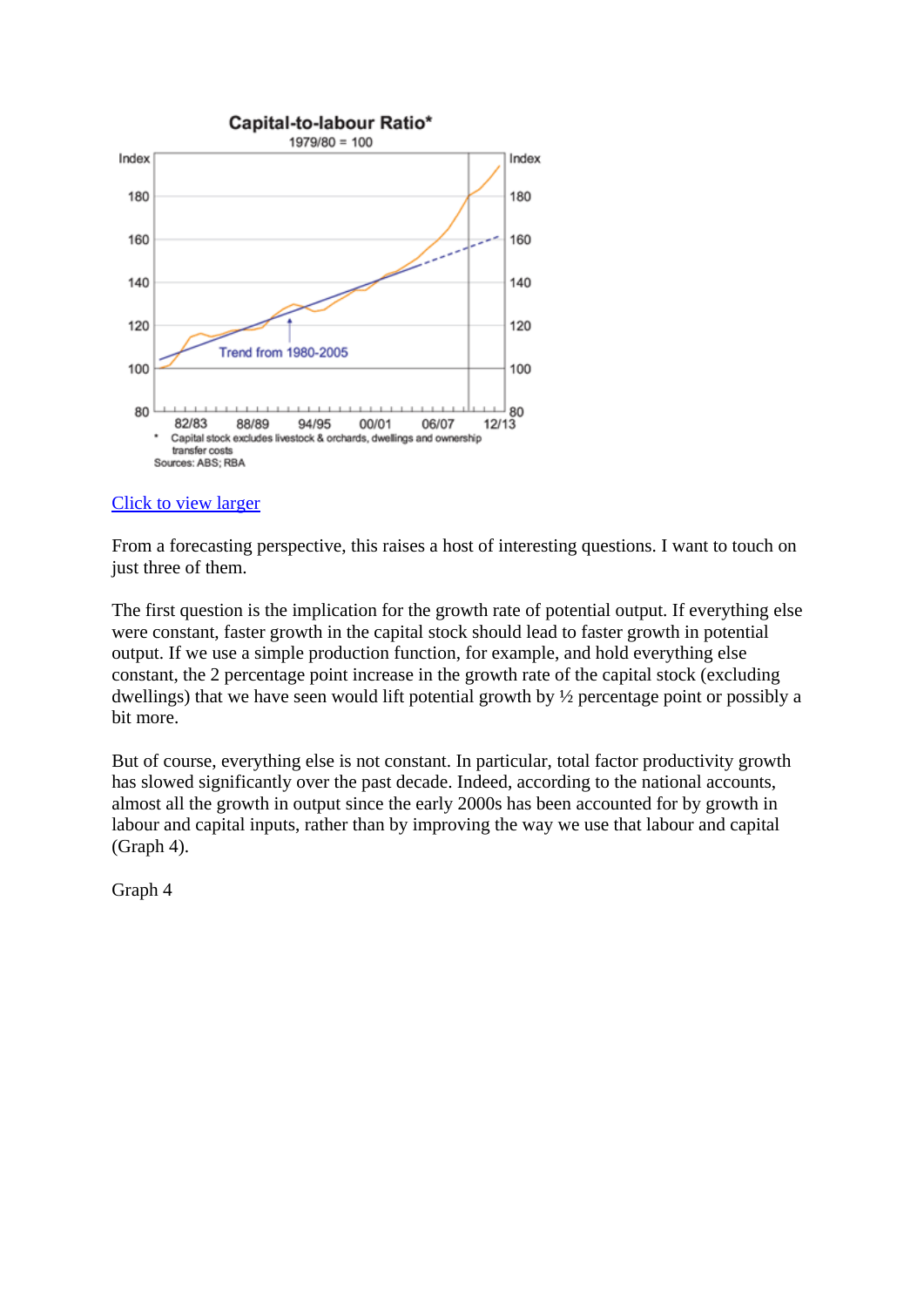

One important forecasting issue is whether this is likely to continue, or whether a return to closer-to-average productivity growth will see potential output grow a little more quickly than we have become accustomed to over the past decade. The latter is clearly the preferable outcome, although as yet there are few signs of a lift in productivity growth.

A second question is the implications for inflation. If indeed potential output growth were to pick up, this would mean that the economy could grow more quickly over the medium term without causing inflation to rise. But in the short term, producing and installing the increased capital can add to demand pressures in the economy. Of course, one way in which these pressures can be mitigated is by importing the required machinery and equipment. To some extent this is what has been happening. Much of the physical capital for a number of the large resource projects is, by necessity, imported. And the appreciation of the exchange rate has lowered the relative price of capital goods from abroad. Over time, imports of capital goods have grown considerably more quickly than investment (Graph 5). Yet, even as we rely more on imported machinery and equipment to increase the capital stock, it still takes significant domestic resources to install this imported machinery and equipment. So an important forecasting issue here is to what extent the period of accelerated growth in the capital stock will affect inflation pressures in the economy, and to what extent can these pressures be reduced by importing goods from abroad.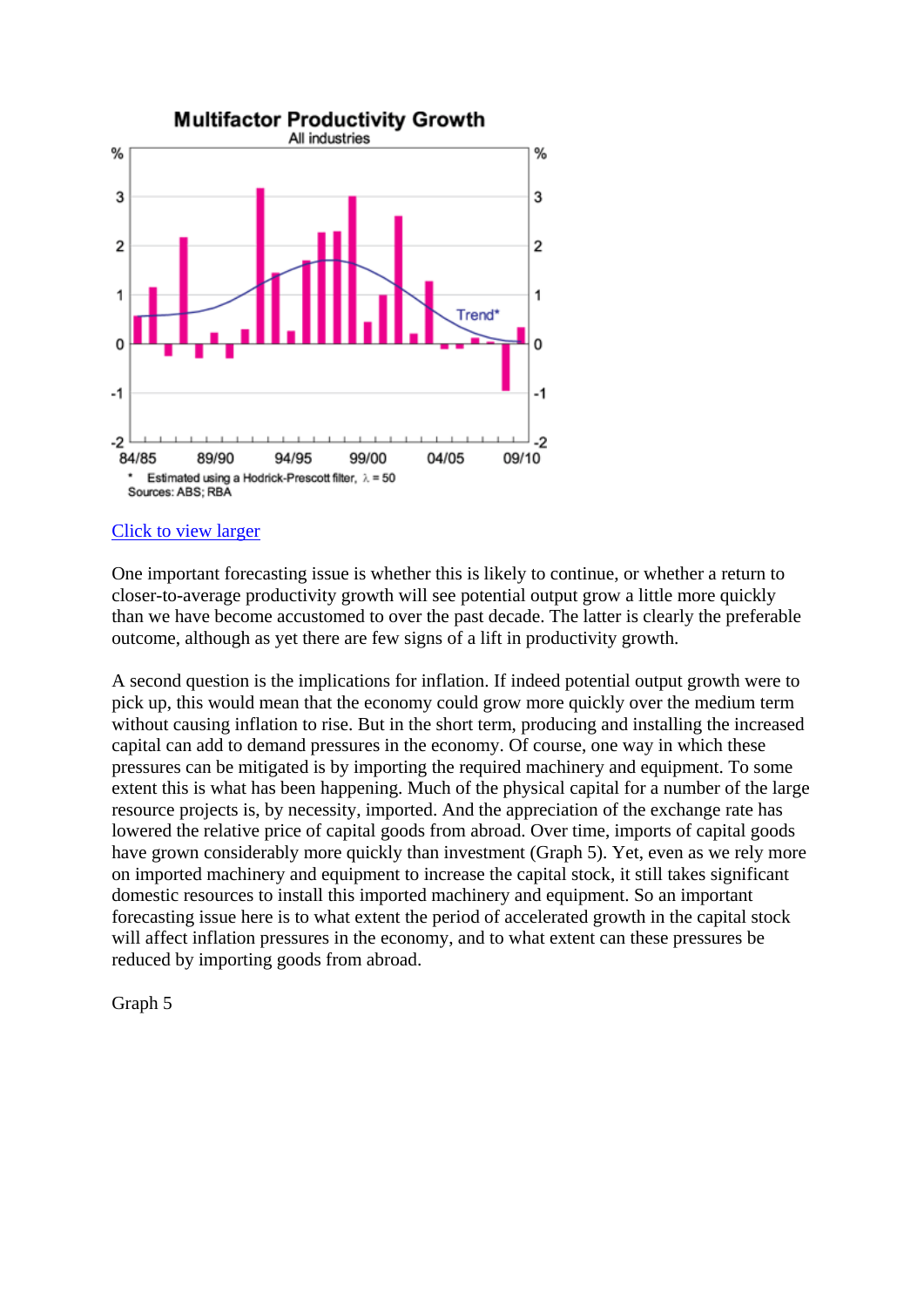

A third question is the implications for the risk profile of the overall economy of the higher capital stock. While the central scenario is a positive one, there are risks. In the late 1980s, for example, we saw a large increase in the capital stock, particularly of commercial buildings, but when the recession came, much of this investment had to be written off. The result was large losses to banks and investors. Similarly, there is no guarantee that the current wave of investment will earn high returns. So a relevant forecasting question here is how these risks are likely to play out and how they are influenced by the way in which the increase in the capital stock is financed.

In thinking about each of these three questions – the impact on potential growth, the implications for inflation and the changing risk profile of the economy – it is the combination of judgement, models and liaison that I discussed a few moments ago that we rely on. As in other areas, we do not have fixed views, but instead we are continually testing, learning and re-testing.

## **Confident but Cautious**

A second consideration shaping our recent forecasts is the attitude of households to spending and borrowing. Over the past year or so, we have had the rather unusual situation in which households, when surveyed, report that they are quite optimistic about the future, yet at the same time, they are quite restrained in both their spending and borrowing.

While measuring saving rates is notoriously difficult, the latest national accounts show a marked increase in the household sector's saving rate over recent years, with the increase fully reversing the decline that took place from the end of the 1980s to mid 2003 (Graph 6). Somewhat remarkably, the increase in the household saving rate in Australia, at least as measured, has been larger than that in many other countries, including the United States where household balance sheet repair is a major factor weighing on the economy. And unlike in the United States, where household confidence is very low, this rise in saving has occurred in Australia at a time when confidence is quite high (Graph 7).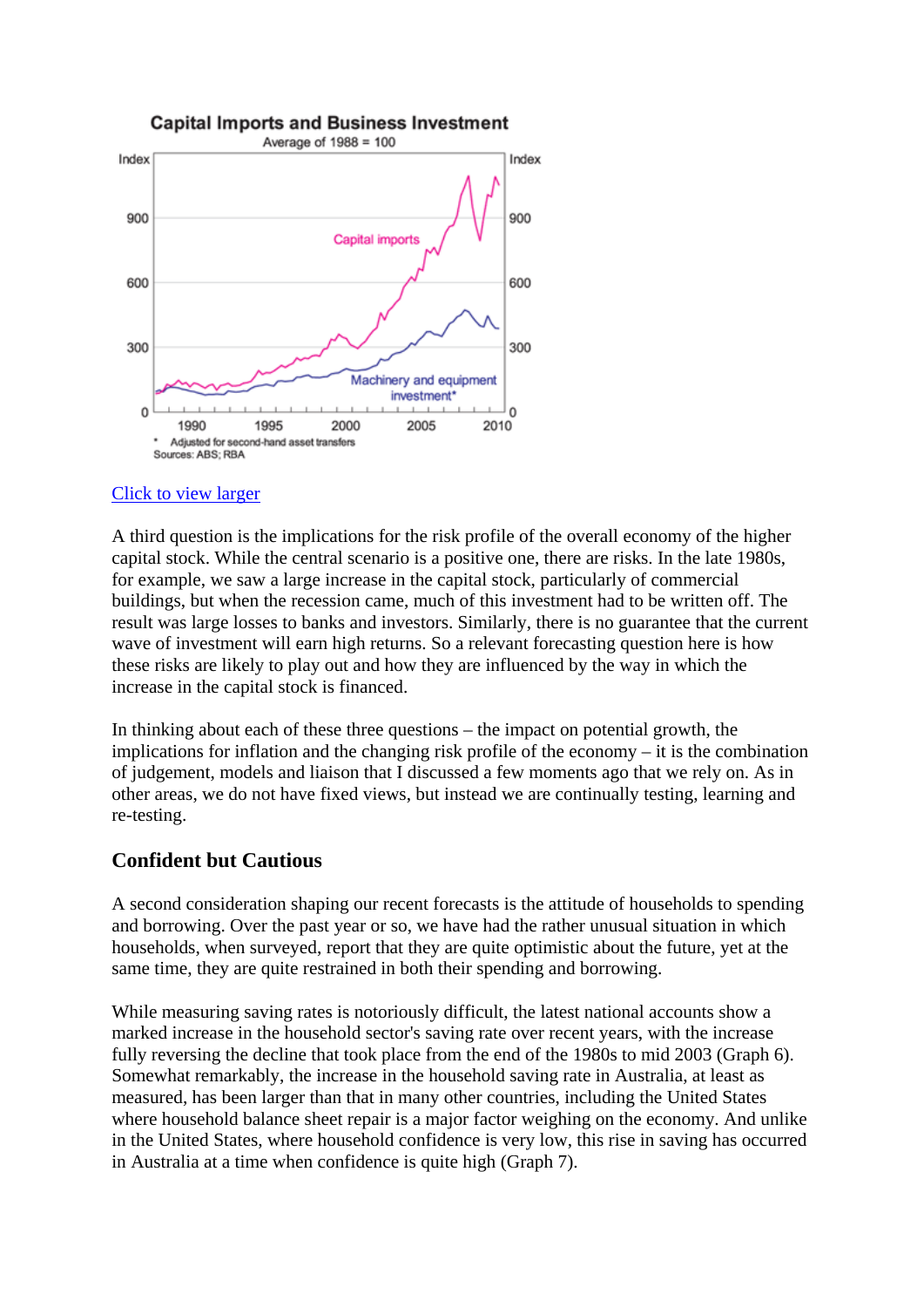## Graph 6



#### Click to view larger





#### Click to view larger

There are a number of explanations for this increase in household savings in Australia, but it is likely that the most important is a rethinking of attitudes to debt and spending following the events in the global economy over the past few years. It would appear that many households now view high levels of debt and low rates of saving as more risky than they did previously. This has led some to save a little more and others to borrow a little less. And the strong growth in household incomes over the past year has made this easier to do.